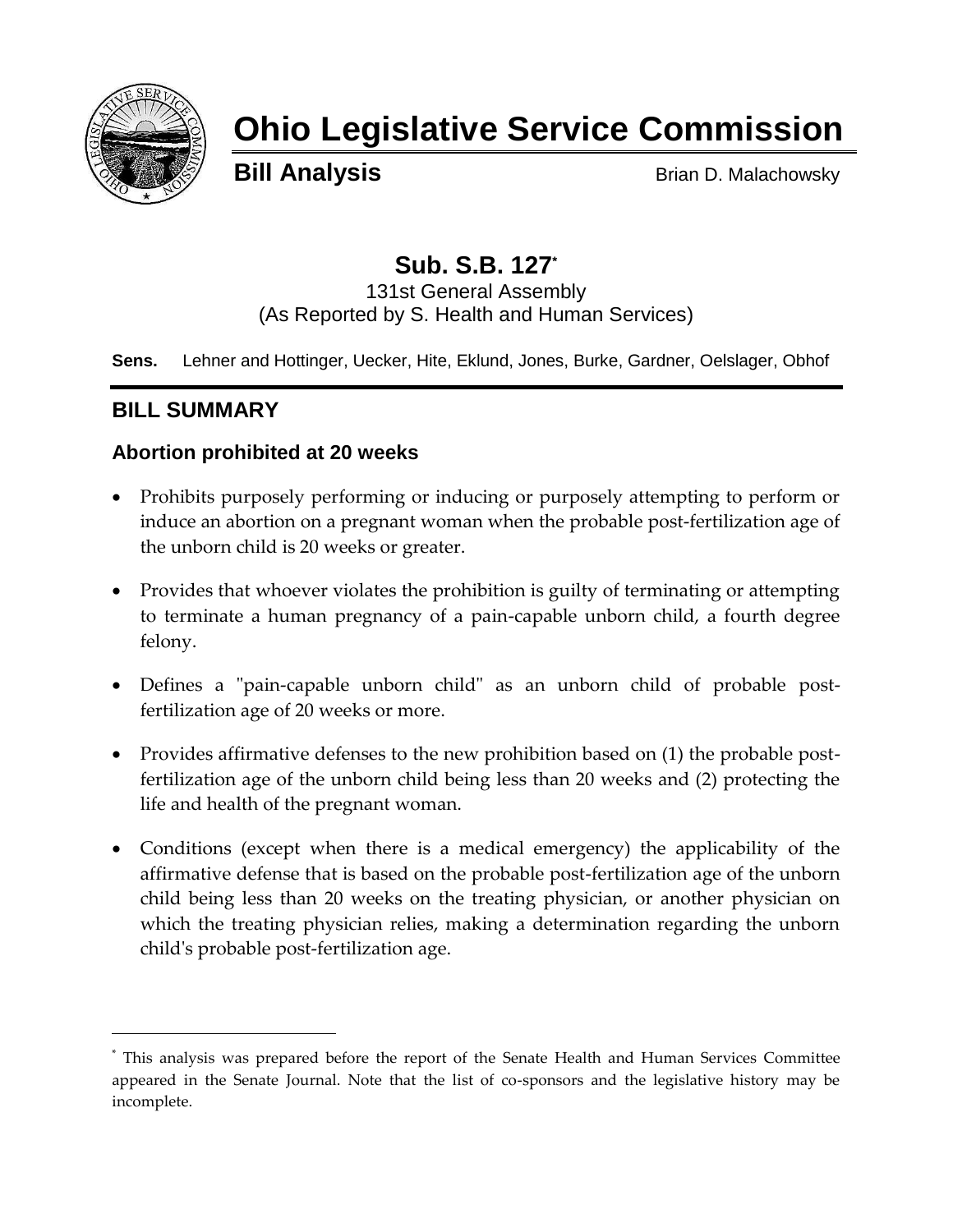- Requires the physician to certify in writing, based on the results of tests performed, that in reasonable medical judgment the unborn child's probable post-fertilization age is less than 20 weeks.
- Defines "reasonable medical judgment" as a medical judgment that would be made by a reasonably prudent physician, knowledgeable about the case and the treatment possibilities with respect to the medical conditions involved.
- Conditions (except when there is a medical emergency) the applicability of the affirmative defense that is based on protecting the life or health of the pregnant woman on all of the following:

--The treating physician and a different physician, not professionally related to the treating physician, certifies in writing that in reasonable medical judgment the abortion is necessary for the life or health of the pregnant woman.

--The treating physician terminates or attempts to terminate the pregnancy in a manner that provides the best opportunity for the child to survive unless the physician determines in reasonable medical judgment that termination in that manner poses a greater health risk or risk of death to the pregnant woman than another method.

--The treating physician certifies in writing the available methods or techniques considered and the reasons for choosing the method or technique employed.

--The abortion is performed or induced or attempted in a facility with appropriate neonatal services for premature infants.

--The treating physician arranges for another physician to be present to provide immediate medical care and take other reasonable steps to preserve the unborn child's life and health upon expulsion or extraction.

- Provides that the physician's reasonable medical judgment used in making medical determinations must be based on the facts known to the physician at that time.
- Requires the State Medical Board to revoke a physician's license to practice medicine if the physician violates the provisions governing abortions of pain-capable children.
- Imposes civil liability on a physician who performs or induces or attempts to perform or induce an abortion upon a woman with a pain-capable unborn child, conditioned on the physician having actual knowledge that the affirmative defenses

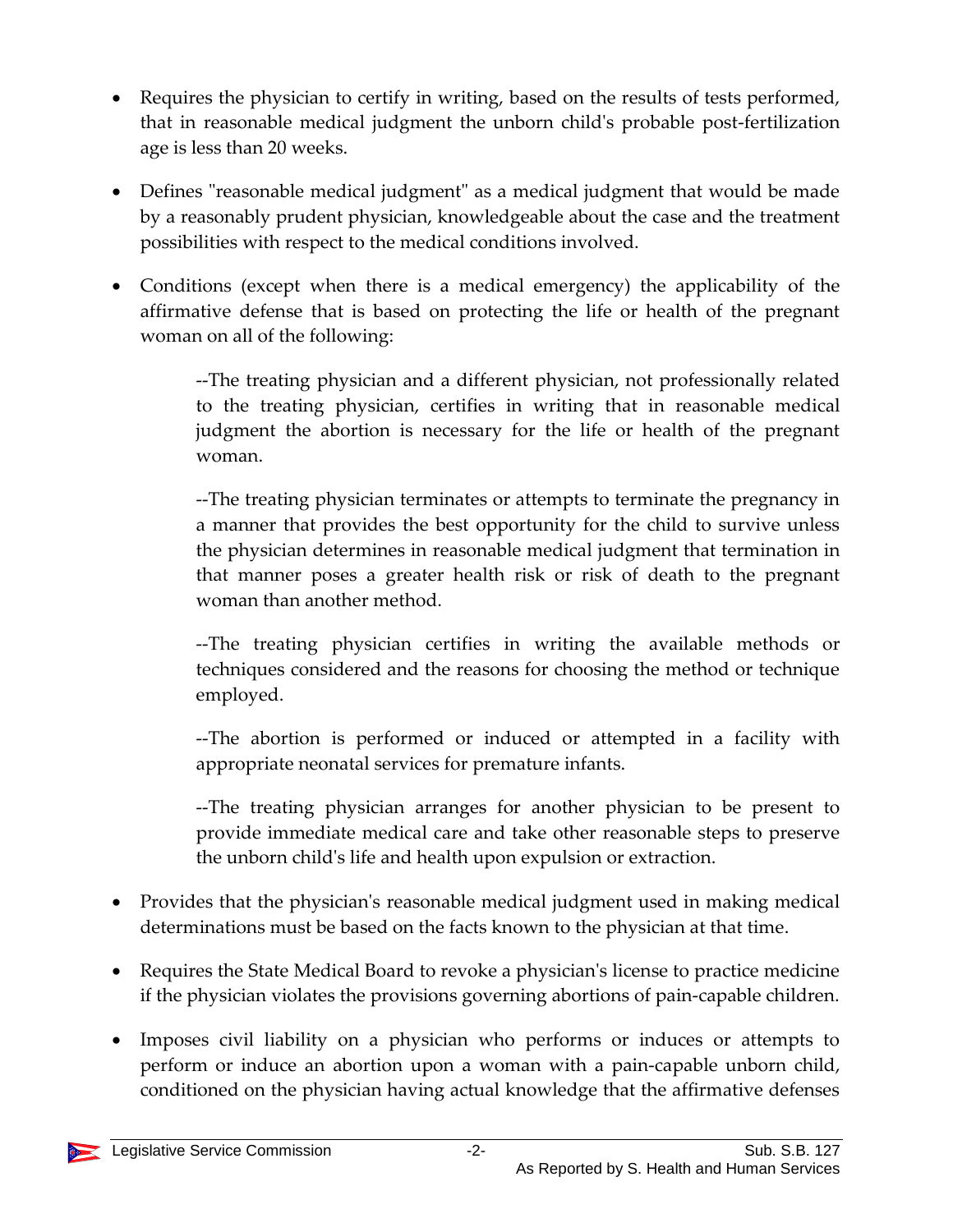are not applicable or with heedless indifference as to whether the defenses are applicable.

 Permits courts in such civil actions to award injunctive or other appropriate equitable relief, as well as compensatory damages, punitive and exemplary damages, and reasonable attorney's fees and court costs.

### **Abortion prohibited without testing**

- Prohibits, except in a medical emergency, an abortion after the unborn child reaches the probable post-fertilization age of 20 weeks unless the physician determines prior to the abortion, in the physician's reasonable medical judgment the unborn child's probable post-fertilization age.
- Requires the physician to make the determination after making inquiries with the pregnant woman and performing medical examinations or tests the physician considers necessary as a reasonably prudent physician, knowledgeable about the case and medical conditions involved, would consider necessary to make the determination.
- Requires the physician to enter the determination and associated findings of the medical examination and tests in the pregnant woman's medical record.
- Requires the State Medical Board to suspend for a period of not less than six months a physician's license to practice medicine if the physician violates the provisions governing probable post-fertilization age testing.

## **Abortion reporting requirements**

- Requires a physician who performs or induces or attempts to perform or induce an abortion to submit a report with specified information to the Department of Health within 15 days after the woman is discharged and provides for court enforcement, including punishment for contempt of court, if the physician fails to submit a report within a certain period of time.
- Provides that if a physician fails to comply with the reporting requirements, the physician is subject to disciplinary action by the State Medical Board.
- Prohibits a person from falsifying any required report and provides that whoever violates this prohibition is guilty of pain-capable unborn child abortion report falsification, a misdemeanor of the first degree.
- Requires the Department of Health to annually issue a public report that provides statistics from compiled reports for the previous calendar year that include the

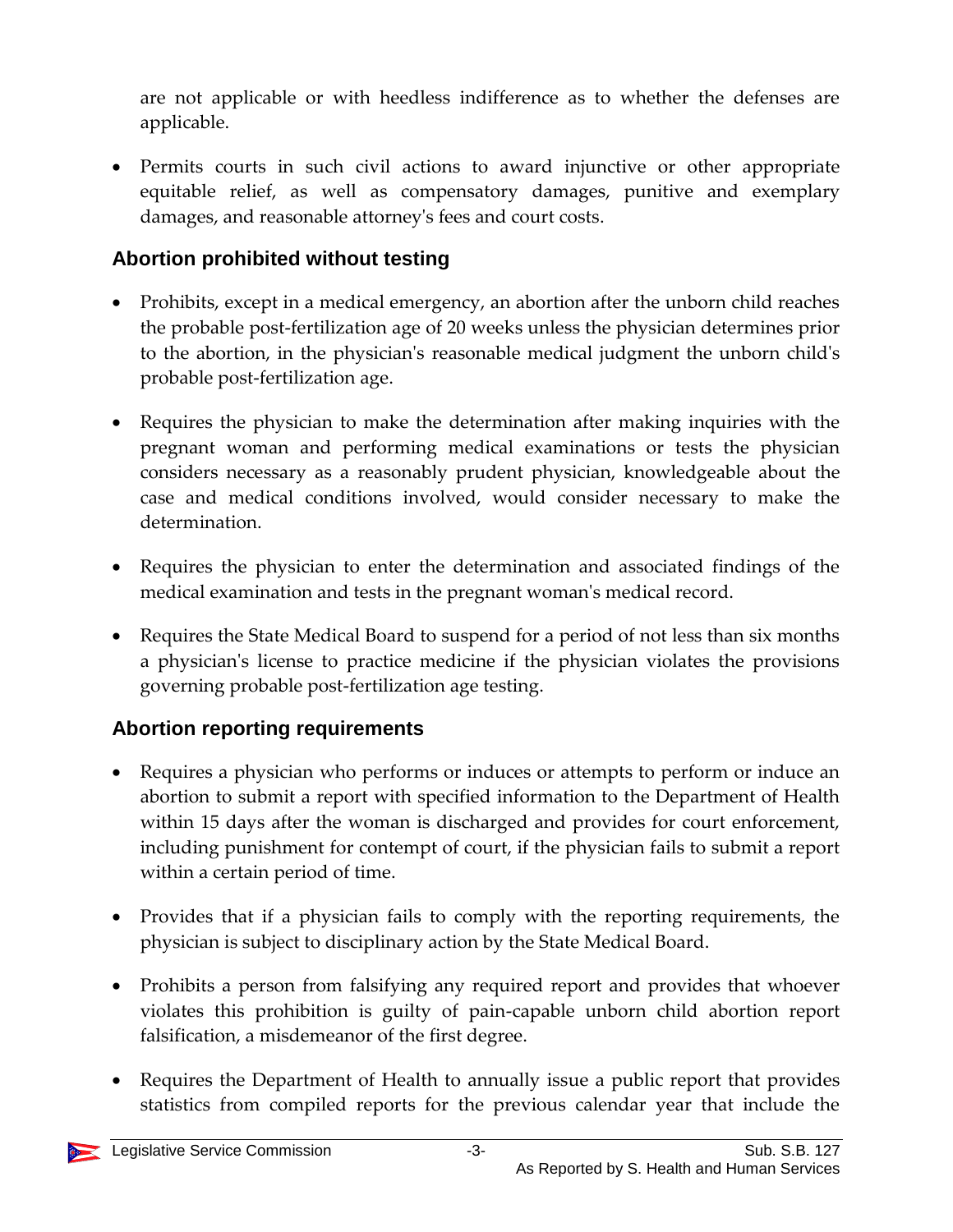information physicians must certify in writing or determine under the bill's requirements.

- Requires that the Department's annual report provide the statistics for each previous calendar year in which a report was filed, adjusted to reflect any additional information that a physician provides to the Department.
- Requires the Department to ensure that none of the information included in the annual report could reasonably lead to the identification of any pregnant woman upon whom an abortion is performed.
- Requires the Department to adopt rules to assist in compliance with the bill's reporting requirements within 90 days of the effective date of the bill.

#### **Litigation fund**

- Creates the Ohio Pain-capable Unborn Child Protection Act Litigation Fund in the state treasury, to pay for any costs and expenses incurred by the Attorney General in relation to actions surrounding the defense of the bill's provisions.
- Provides that the fund is to consist of appropriations and any donations, gifts, or grants.

#### **Savings provisions**

- Provides that the bill's provisions do not repeal or limit any other provision of law that restricts or regulates the performance or inducement of an abortion by a particular method or during a particular stage of pregnancy, nor do other provisions satisfy or limit the bill's requirements or prohibitions.
- Provides that the bill's provisions are severable, should any of them be subject of a restraining order or injunction regarding their application.

## **TABLE OF CONTENTS**

| Application of probable post-fertilization age less than 20 weeks defense 6 |  |
|-----------------------------------------------------------------------------|--|
|                                                                             |  |
|                                                                             |  |
|                                                                             |  |
|                                                                             |  |
|                                                                             |  |
|                                                                             |  |
|                                                                             |  |

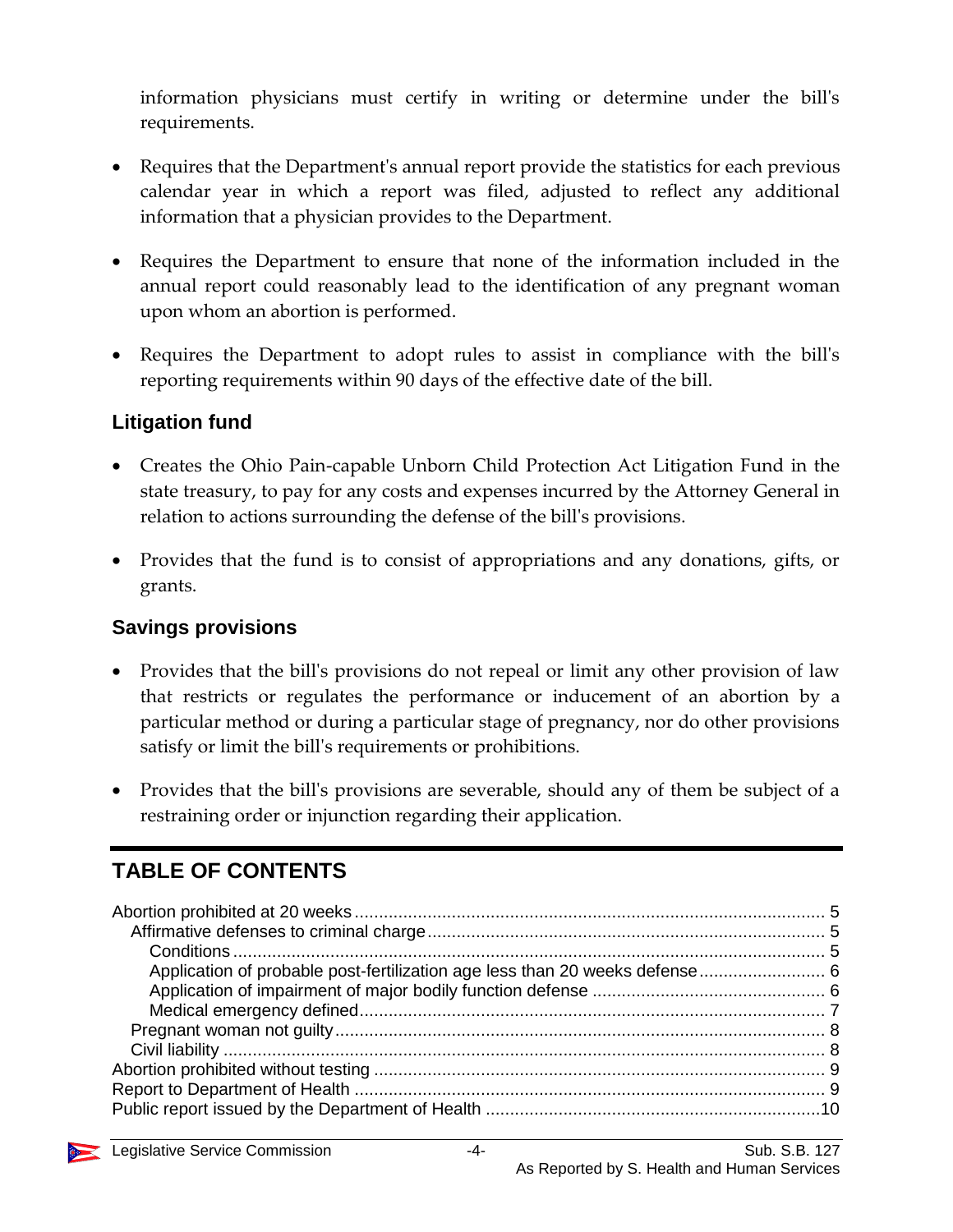## **CONTENT AND OPERATION**

#### <span id="page-4-0"></span>**Abortion prohibited at 20 weeks**

The bill generally prohibits a person from purposely performing or inducing, or purposely attempting to perform or induce an abortion on a pregnant woman when the probable post-fertilization age of the unborn child is 20 weeks or greater. Whoever violates this prohibition is guilty of terminating or attempting to terminate a human pregnancy of a pain-capable unborn child, a felony of the fourth degree.<sup>1</sup> Additionally, if a physician violates this prohibition, the bill requires the State Medical Board to revoke that physician's license to practice medicine.<sup>2</sup>

The bill defines "probable post-fertilization age" to mean, in reasonable medical judgment and with reasonable probability, the age of the unborn child, as calculated from fertilization, at the time the abortion is performed or induced or attempted to be performed or induced. "Post-fertilization age" means the age of the unborn child as calculated from the fusion of a human spermatozoon with a human ovum. "Unborn child" means an individual organism of the species homo sapiens from fertilization to live birth. "Pain-capable unborn child" means an unborn child of a probable postfertilization age of 20 weeks or more. "Fertilization" means the fusion of a human spermatozoon with a human ovum. The bill also defines "reasonable medical judgment" as medical judgment that would be made by a reasonably prudent physician, knowledgeable about the case and the treatment possibilities with respect to the medical conditions involved.<sup>3</sup>

#### <span id="page-4-1"></span>**Affirmative defenses to criminal charge**

#### **Conditions**

<span id="page-4-2"></span>The bill establishes affirmative defenses to the new prohibition. The defenses would require the physician to show that, in his or her reasonable medical judgment and based on the facts known at the time, the physician determined either:

<sup>3</sup> R.C. 2919.20.

 $1$  R.C. 2919.201(A) and (E).

 $2$  R.C. 2919.201(F).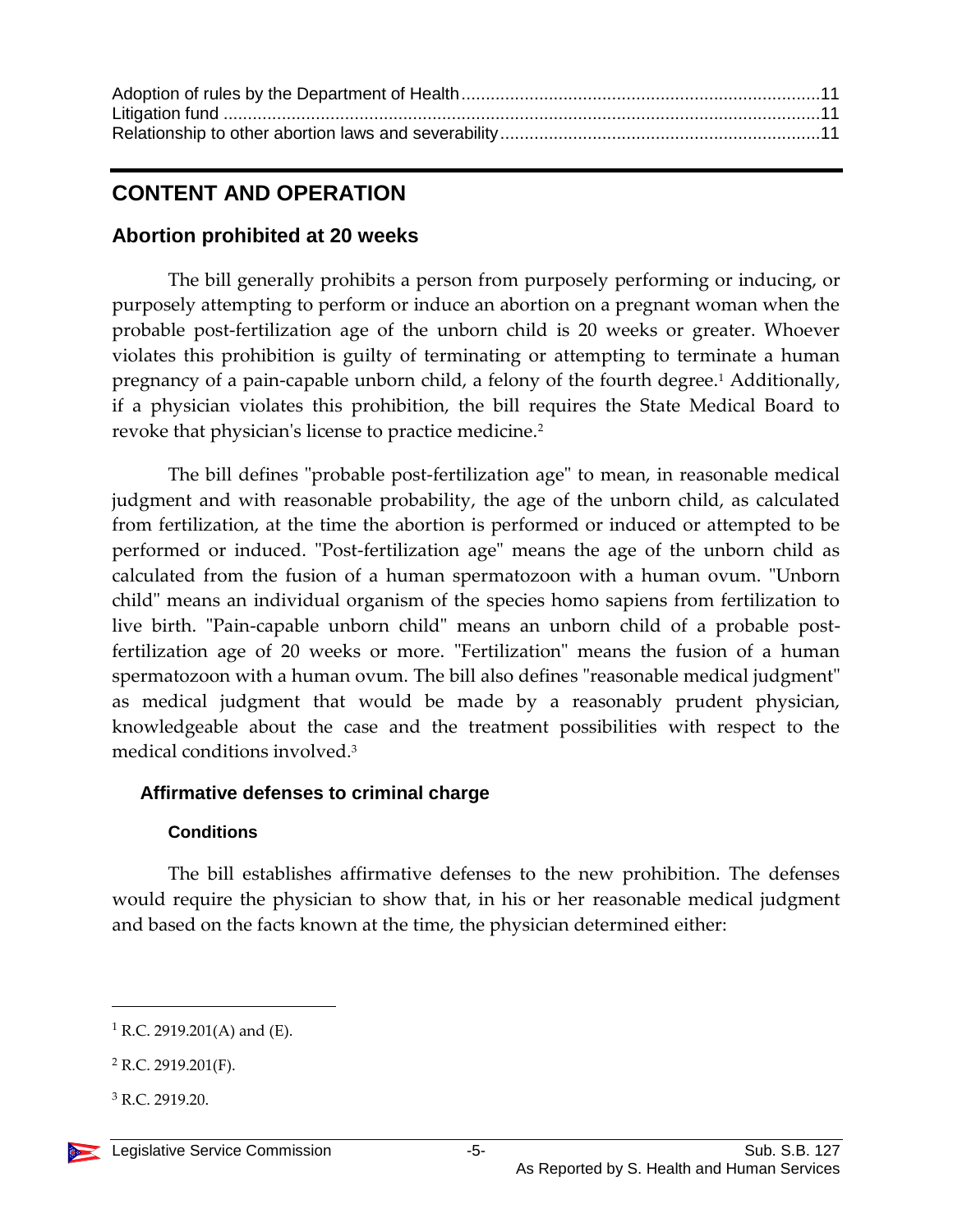- The unborn child's probable post-fertilization age was less than 20 weeks; or
- The abortion was necessary to prevent the death or serious risk of the substantial and irreversible impairment of a major bodily function of the pregnant woman.<sup>4</sup>

The bill defines "serious risk of the substantial and irreversible impairment of a major bodily function" as any medically diagnosed condition that so complicates the pregnancy of the woman as to directly or indirectly cause the substantial and irreversible impairment of a major bodily function. The conditions include preeclampsia, inevitable abortion, and premature rupture of the membranes, and may include diabetes and multiple sclerosis. It excludes a condition related to her mental health.<sup>5</sup>

The bill also states that no abortion is considered necessary, if based on (1) a claim or diagnosis that the pregnant woman will engage in conduct that would result in her death or a substantial and irreversible impairment of a major bodily function or (2) any reason related to her mental health.<sup>6</sup>

#### **Application of probable post-fertilization age less than 20 weeks defense**

<span id="page-5-0"></span>Except when prevented by a medical emergency, the physician must either determine the unborn child's probable post-fertilization age, or rely upon another physician's determination of the age, in order to use the affirmative defense that the probable post-fertilization age of the unborn child was less than 20 weeks. The physician must certify in writing, based on the results of tests performed, that in the physician's reasonable medical judgment the unborn child's post-fertilization age is less than 20 weeks.<sup>7</sup>

#### **Application of impairment of major bodily function defense**

<span id="page-5-1"></span>Additionally, the bill requires the physician who purposely performs or induces, or purposely attempts to perform or induce the abortion, unless prevented by a medical emergency, to do all of the following in order to use this defense:

<sup>4</sup> R.C. 2919.201(B)(1).

 $5$  R.C. 2919.20(G).

 $6$  R.C. 2919.201(B)(2).

 $7$  R.C. 2919.201(C).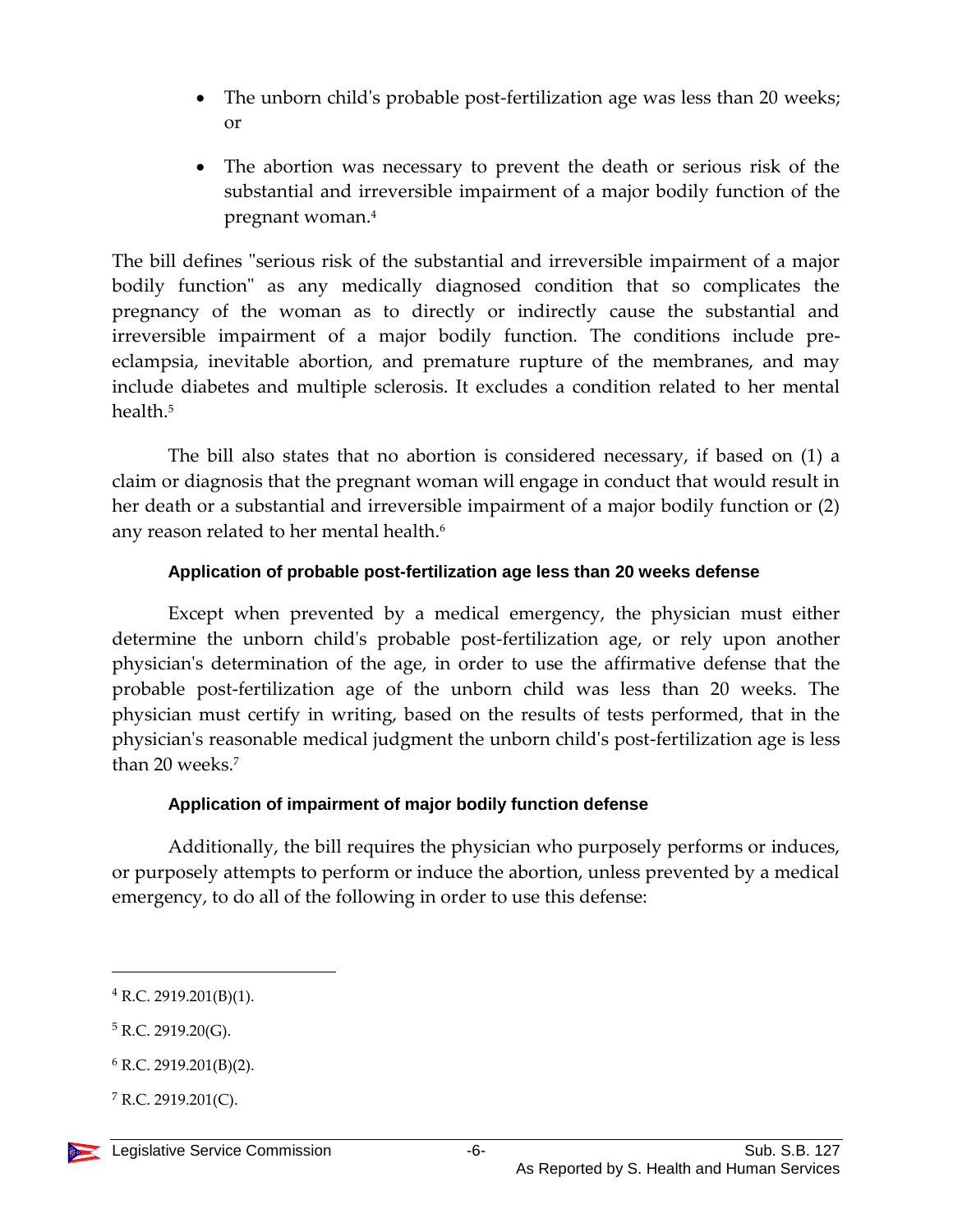(1) Certify in writing that, in the physician's reasonable medical judgment, based on the facts known to the physician at that time, the abortion is necessary to prevent the pregnant woman's death or a serious risk of substantial and irreversible impairment of a major bodily function;

(2) Have a different physician, not professionally related to the above physician, certify in writing that, in that different physician's reasonable medical judgment, based on the facts known to that different physician at that time, the abortion was necessary to prevent the pregnant woman's death or a serious risk of substantial and irreversible impairment of a major bodily function;

(3) Purposely perform or induce or purposely attempt to perform or induce the abortion in a hospital or other health care facility that has appropriate neonatal services for premature infants;

(4) Terminate or attempt to terminate the pregnancy in the manner that provides the best opportunity for the unborn child to survive, unless the physician determines, in the physician's reasonable medical judgment, based on the facts known to that physician at that time, that the termination of the pregnancy in that manner poses a greater risk of the death or the substantial and irreversible impairment of a major bodily function than would other available methods of abortion;

(5) Certify in writing the available method or techniques considered and the reasons for choosing the method or technique employed; and

(6) Arrange for the attendance in the same room in which the abortion is to be performed or induced or attempted to be performed or induced at least one other physician who is to take control of, provide immediate medical care for, and take all reasonable steps necessary to preserve the life and health of the unborn child immediately upon the child's complete expulsion or extraction from the pregnant woman.<sup>8</sup>

#### **Medical emergency defined**

<span id="page-6-0"></span>The bill defines "medical emergency" as a condition that in the physician's reasonable medical judgment, based upon the facts known to the physician at that time, so complicates the woman's pregnancy as to necessitate the immediate performance or inducement of an abortion in order to prevent the death of the pregnant woman or to avoid a serious risk of the substantial and irreversible impairment of a major bodily

 $8$  R.C 2919.201(D).

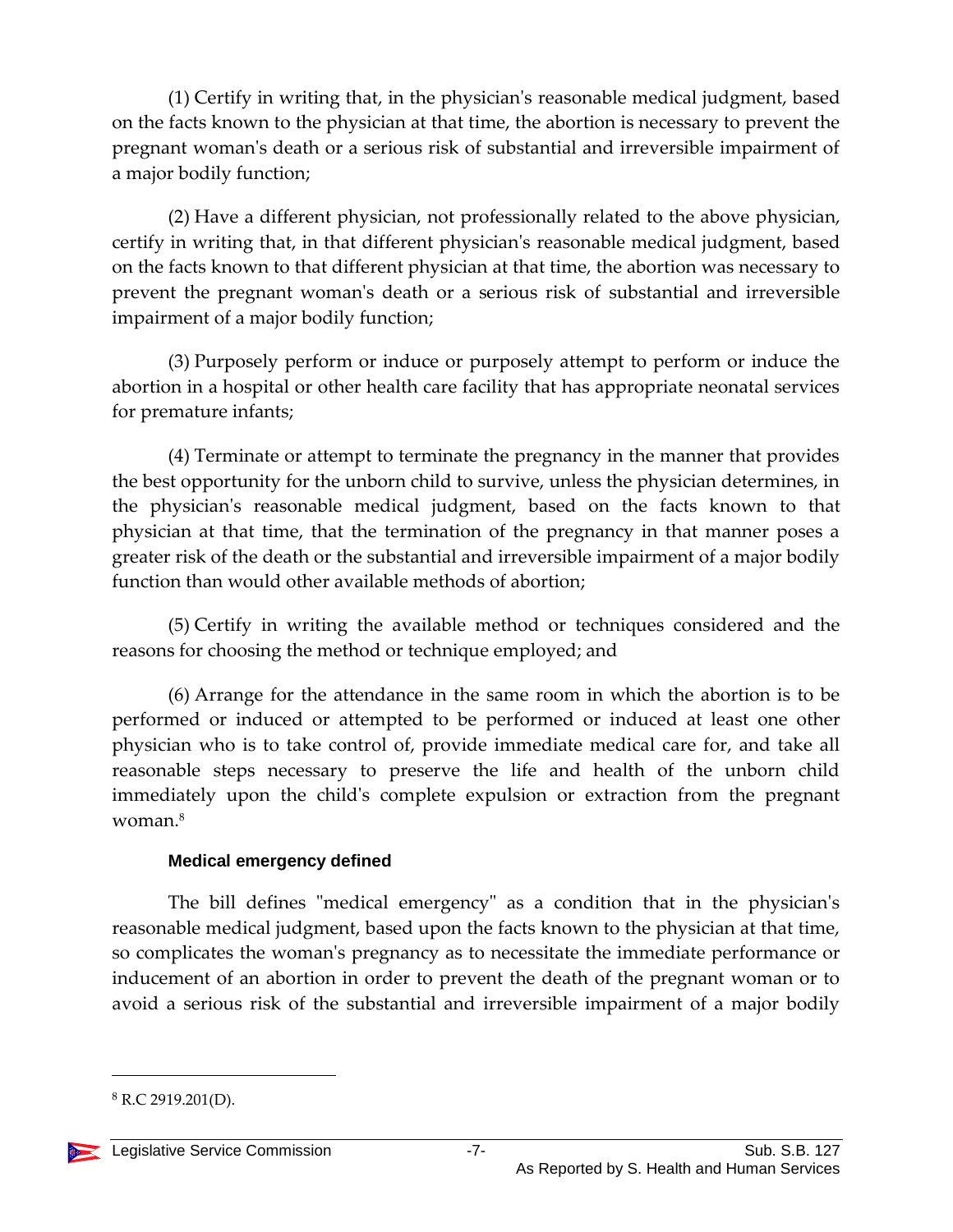function of the pregnant woman that delay in the performance or inducement of the abortion would create.<sup>9</sup>

#### <span id="page-7-0"></span>**Pregnant woman not guilty**

The bill provides that a pregnant woman on whom an abortion is purposely performed or induced or purposely attempted to be performed or induced in violation of the prohibition described above in "**Abortion prohibited at 20 weeks**" is not guilty of violating that prohibition or of attempting to commit, conspiring to commit, or complicity in committing that prohibition.<sup>10</sup>

#### <span id="page-7-1"></span>**Civil liability**

The bill provides that any physician who purposely performs or induces, or purposely attempts to perform or induce an abortion with actual knowledge that the bill's affirmative defenses (see "**Affirmative defenses to criminal charge**," above) are inapplicable, or with heedless indifference to whether the affirmative defenses are applicable, is liable in a civil action for compensatory and exemplary damages and reasonable attorney's fees to any person, or the representative of the estate of any person, who sustains injury, death, or loss to person or property as a result of the physician's actions. In the civil action, the court also may award any injunctive or other equitable relief that the court considers appropriate.<sup>11</sup> The bill imposes a one-year limitation on these actions, commencing from the performance or inducement of the abortion or attempted performance or inducement of the abortion.<sup>12</sup>

In addition, the bill provides that a woman upon whom an abortion is purposely performed or induced or purposely attempted to be performed or induced, or the father of the unborn child who was the subject of the abortion, has and may commence a civil action for compensatory damages, punitive or exemplary damages (if authorized under Ohio law governing a request for such damages in a tort action), and court costs and reasonable attorney's fees against the physician who is civilly liable as described above. If the court renders judgment for the defendant and finds the action to be frivolous conduct, and that the defendant was adversely affected by the frivolous conduct, it must award the defendant reasonable attorney's fees. "Frivolous conduct" includes, for example, conduct in a civil action that serves to merely harass or maliciously injure

 $9$  R.C. 2919.20(B).

<sup>10</sup> R.C. 2919.201(H).

<sup>11</sup> R.C. 2307.54(B) and 2919.201(G).

 $12$  R.C. 2305.11(B).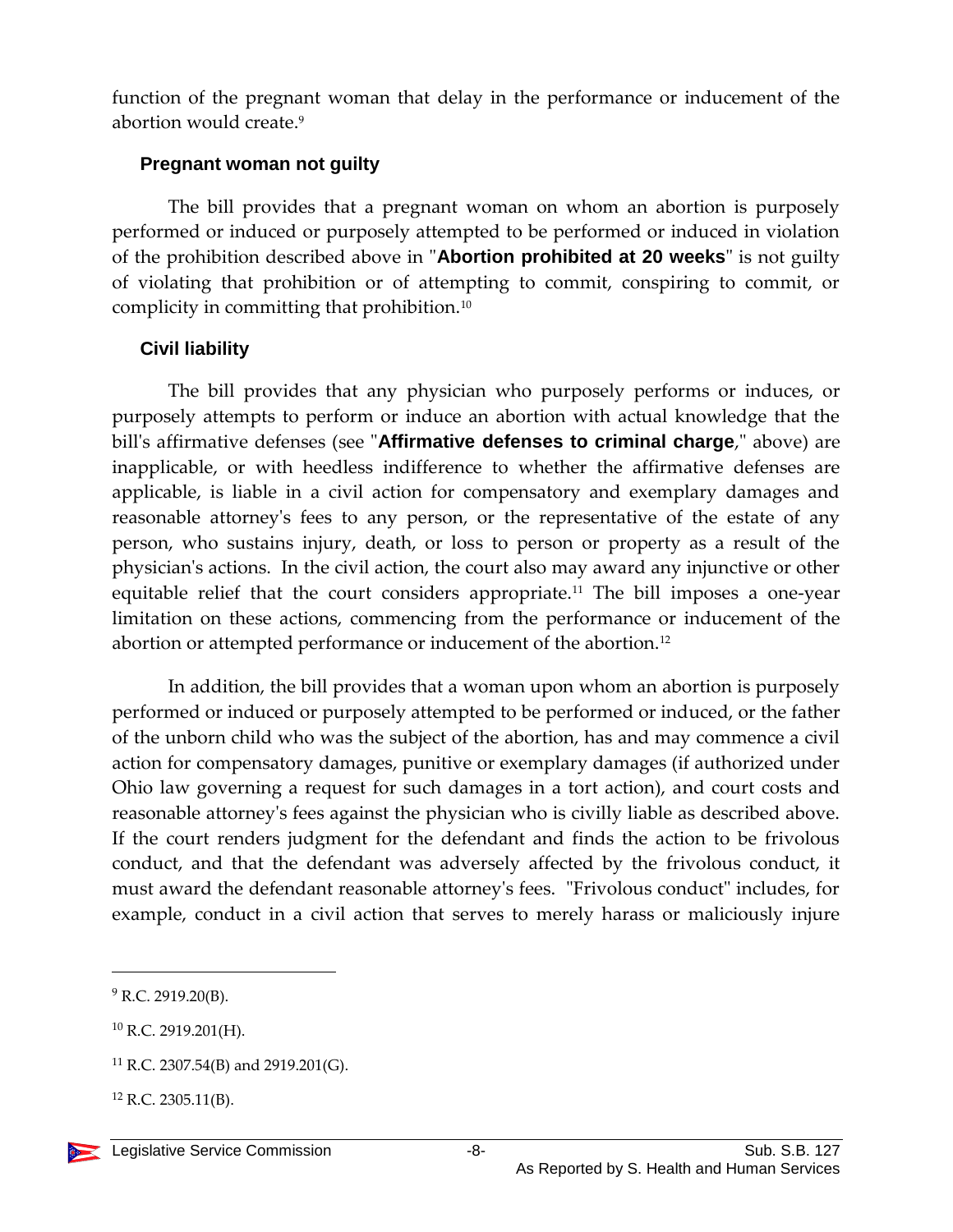another party to the action or consists of allegations or other factual contention that have no evidentiary support.<sup>13</sup>

#### <span id="page-8-0"></span>**Abortion prohibited without testing**

The bill also creates a crime for failure to perform probable post-fertilization age testing. Unless prohibited by a medical emergency, no physician may purposely perform or induce or purposely attempt to perform or induce an abortion on a pregnant woman after the unborn child reaches the probable post-fertilization age of 20 weeks without determining, in the physician's reasonable medical judgment, the unborn child's probable post-fertilization age. The physician's determination must be based on inquiries of the pregnant woman and any medical examinations or tests of the pregnant woman that the physician considers necessary as a reasonably prudent physician, knowledgeable about the case and medical conditions involved, would consider necessary to determine the probable post-fertilization age.<sup>14</sup>

Whoever violates this prohibition is guilty of failure to perform probable postfertilization age testing, a misdemeanor of the fourth degree.<sup>15</sup> The bill also requires the State Medical Board to revoke a physician's license to practice medicine for a period of not less than six months for violating this prohibition.<sup>16</sup>

Unless a medical emergency prohibited the testing, the physician must enter the determination made and the associated findings of the medical examination and tests in the medical record of the pregnant woman before purposely performing or inducing, or purposely attempting to perform or induce an abortion.<sup>17</sup>

#### <span id="page-8-1"></span>**Report to Department of Health**

The bill requires a physician who performs or induces or attempts to perform or induce an abortion on a pregnant woman to submit a report to the Department of Health in accordance with the forms, rules, and regulations adopted by the Department that includes all of the information the physician is required to certify in writing or

<sup>14</sup> R.C. 2919.203(A).

<sup>15</sup> R.C. 2919.203(C).

 $17$  R.C. 2919.203(B).



<sup>13</sup> R.C. 2307.54, 2315.21, and 2323.51.

<sup>16</sup> R.C. 2919.203(D).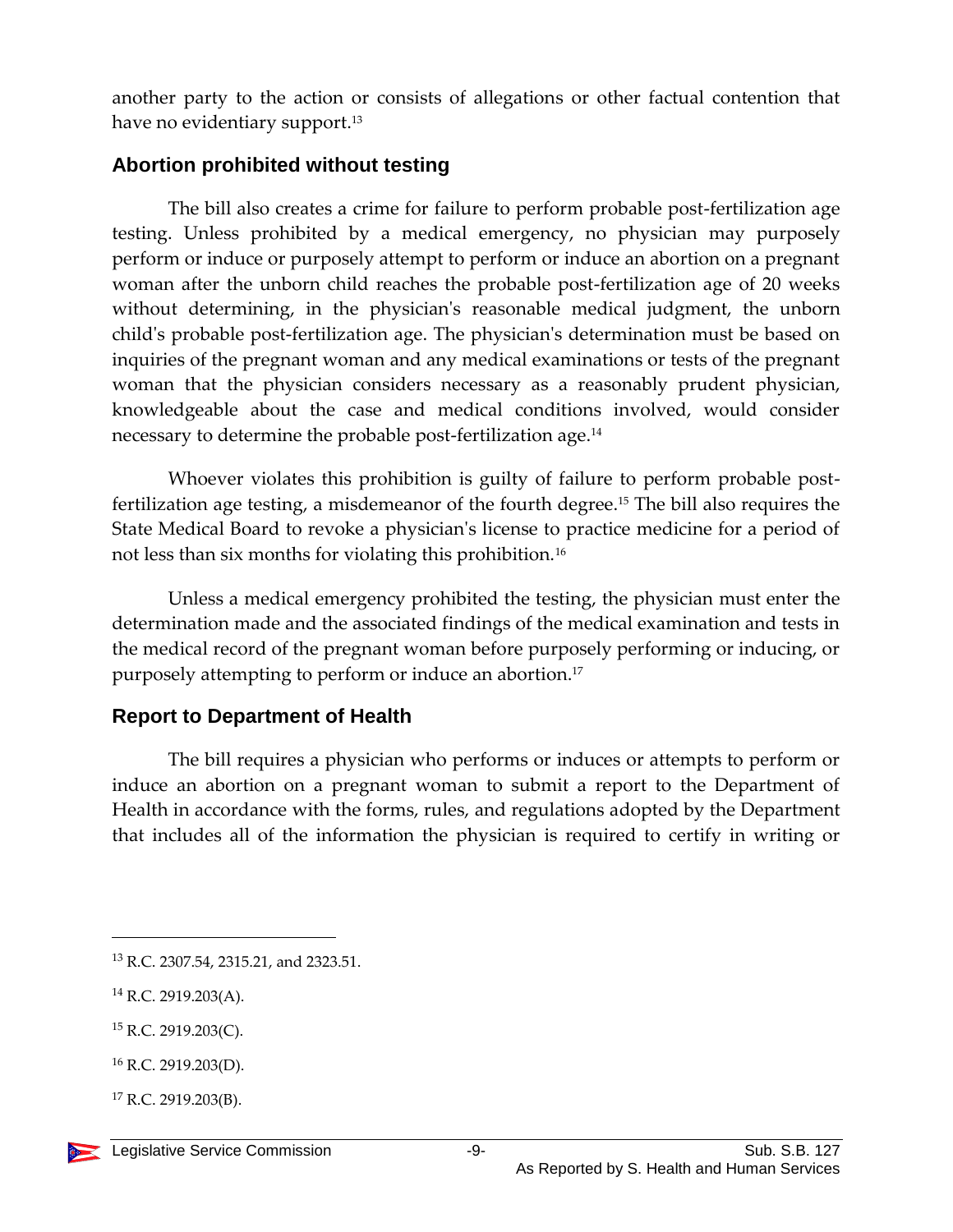#### determine under the bill (see "**Abortion prohibited at 20 weeks"** and "**Abortion prohibited without testing**," above).<sup>18</sup>

The physician must submit the report to the Department within 15 days after the woman is discharged. If the physician fails to submit the report more than 30 days after the 15-day deadline, the physician is subject to a late fee of \$500 for each additional 30 day period or portion of a 30-day period the report is overdue. A physician who is required to submit a report to the Department and who has failed to submit a report or has submitted an incomplete report more than one year following the 15-day deadline may, in an action brought by the Department, be directed by a court of competent jurisdiction to submit a complete report to the Department within a period of time stated in a court order or be subject to contempt of court.<sup>19</sup> If a physician fails to comply with these requirements, other than filing a late report with the Department, or fails to submit a complete report to the Department in accordance with a court order, the physician is subject to disciplinary action by the State Medical Board.<sup>20</sup>

Continuing law requires the State Medical Board, by an affirmative vote of not fewer than six members, to the extent permitted by law, to limit, revoke, or suspend an individual's certificate to practice, refuse to register an individual, refuse to reinstate a certificate, or reprimand or place on probation the holder of a certificate for certain specified reasons. The bill includes as one of these reasons the individual's failure to comply with the requirements included in the new criminal prohibition against abortion without testing for the unborn child's probable post-fertilization age described above or failure to submit to the Department in accordance with a court order a complete report as described above.<sup>21</sup>

Under the bill, a person is prohibited from falsifying any required report. Whoever violates this prohibition is guilty of pain-capable unborn child abortion report falsification, a misdemeanor of the first degree.<sup>22</sup>

#### <span id="page-9-0"></span>**Public report issued by the Department of Health**

The bill requires that, by September 30 of each year, the Department of Health issue a public report that provides statistics for the previous calendar year compiled

 $22$  R.C. 2919.202(C)(3).



 $18$  R.C. 2919.202(A).

<sup>19</sup> R.C. 2919.202(C)(1).

<sup>20</sup> R.C. 2919.202(C)(2).

<sup>21</sup> R.C. 4731.22(B)(44).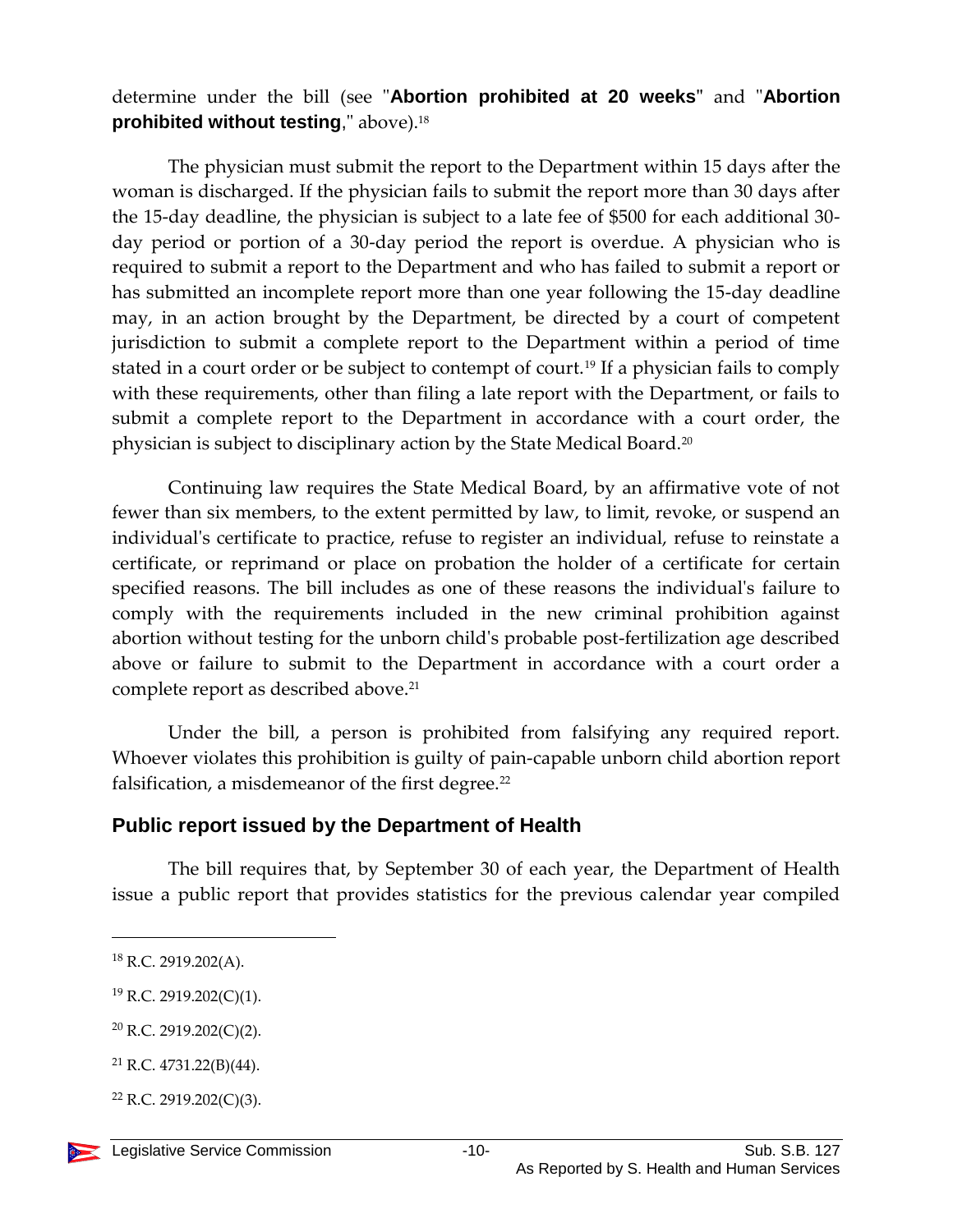from all of the reports covering that calendar year that include the information physicians must certify in writing or determine, as described above in "**Abortion prohibited at 20 weeks"** and "**Abortion prohibited without testing**." The report must also provide the statistics for each previous calendar year in which a report was filed with the Department, adjusted to reflect any additional information that a physician provides to the Department in a late or corrected report. The Department must ensure that none of the information included in the report could reasonably lead to the identification of any pregnant woman upon whom an abortion is performed.<sup>23</sup>

#### <span id="page-10-0"></span>**Adoption of rules by the Department of Health**

The bill requires the Department of Health to adopt rules pursuant to R.C. 111.15 to assist in compliance with the reporting requirements described above. The rules must be adopted within 90 days of the bill's effective date.<sup>24</sup>

#### <span id="page-10-1"></span>**Litigation fund**

The bill creates the Ohio Pain-capable Unborn Child Protection Act Litigation Fund in the state treasury. The fund is to be used by the Attorney General to pay for any costs and expenses the Attorney General may incur in relation to actions surrounding defense of the provisions of this bill. The fund will consist of appropriations, and any donations, gifts, or grants. The bill requires any interest earned to be credited to the fund.<sup>25</sup>

#### <span id="page-10-2"></span>**Relationship to other abortion laws and severability**

The bill states that its provisions in R.C. 2307.54 and 2919.20 to 2919.205 do not repeal, by implication or otherwise, or limit any law regulating or restricting abortion. Compliance with the bill's procedures is irrelevant to compliance with other provisions that would be applicable, and vice versa.

Among other abortion-related prohibitions in current law, a person is prohibited from performing or inducing an abortion on a pregnant woman when the unborn child is viable. The post-viability prohibition has similar requirements for testing the unborn child's age, reporting to the Department of Health, and affirmative defenses.<sup>26</sup>

<sup>23</sup> R.C. 2919.202(B).

<sup>24</sup> R.C. 2919.202(D).

<sup>25</sup> R.C. 2919.204.

<sup>26</sup> R.C. 2919.16 to 2919.18, not in the bill.